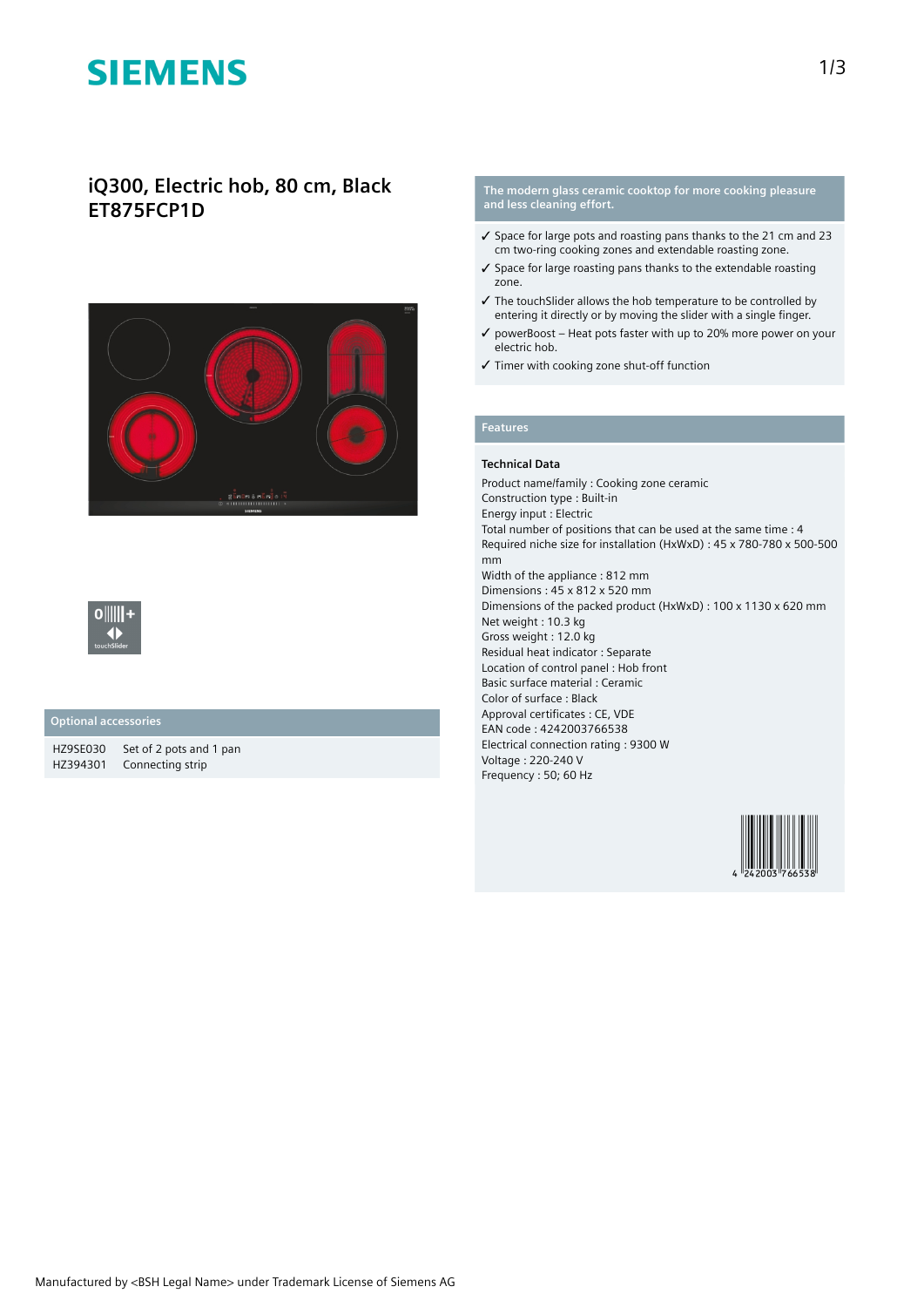# **SIEMENS**

## iQ300, Electric hob, 80 cm, Black **ET875FCP1D**

### **Features**

#### **Design**

- Stainless Steel side trim with bevelled front edge
- 80 cm: space for 4 pots or pans.

#### Flexibility of cooking zones

- Ring zone double + roaster: use roasters on the extendable cooking zone.
- Ring zone double: use regular or larger cookware on the extendable cooking zone.
- Cooking zone front left: 120 mm, 210 mm, 0.8 KW (max. power 2.6 KW)
- Cooking zone rear left: 145 mm, 1.2 KW
- $\bullet$  Cooking zone middle: 180 mm, 230 mm, 2.4 KW (max. power 3.4 KW)
- $\bullet$  Cooking zone front right: 145 mm, 200 mm, 350 mm, 0.9 KW

#### Usage convenience

- touchSlider control: directly control the power with the imprinted touch bar.
- 17 power levels: precisely adapt the heat with 17 power levels (9 main levels and 8 intermediate levels).
- Timer for all zones
- : switches off the cooking zone at the end of the time set (e.g. for boiled eggs).
- Acoustic signal
- : an alarm sounds at the end of the time set (e.g. for pasta).

#### **Time saving & efficiency**

- Front left, Rear center: boil water more quickly thanks to 20% more energy than at the highest standard level.
- reStart function: in case of unintentional switch-off, this feature restores all previous settings by switching on the hob again within 4 seconds.

#### **S a f e t y**

- $\bullet$  2 stage residual heat indicators: indicates which cooking zones are still hot or warm.
- Control panel lock: prevent unintended activation of the hob.
- Control panel pause: wipe overboiled liquids without unintentionally changing settings (blocking all touch buttons for 30 seconds).
- Main on/off switch: switch off all cooking zones at the touch of a button.
- Power on indicator: indicates if the hob is heating.
- Automatic safety switch off: for safety reasons, heating stops after a preset time if not used (possible to customise).
- Energy Consumption Display: shows the electricity consumption of the last cooking process.

#### **lnstallation**

- Dimensions of the product (HxWxD mm): 45 x 812 x 520
- Required niche size for installation (HxWxD mm) : 45 x 780 x (500 - 500)
- Min. worktop thickness: 16 mm
- Connected load: 9.3 KW